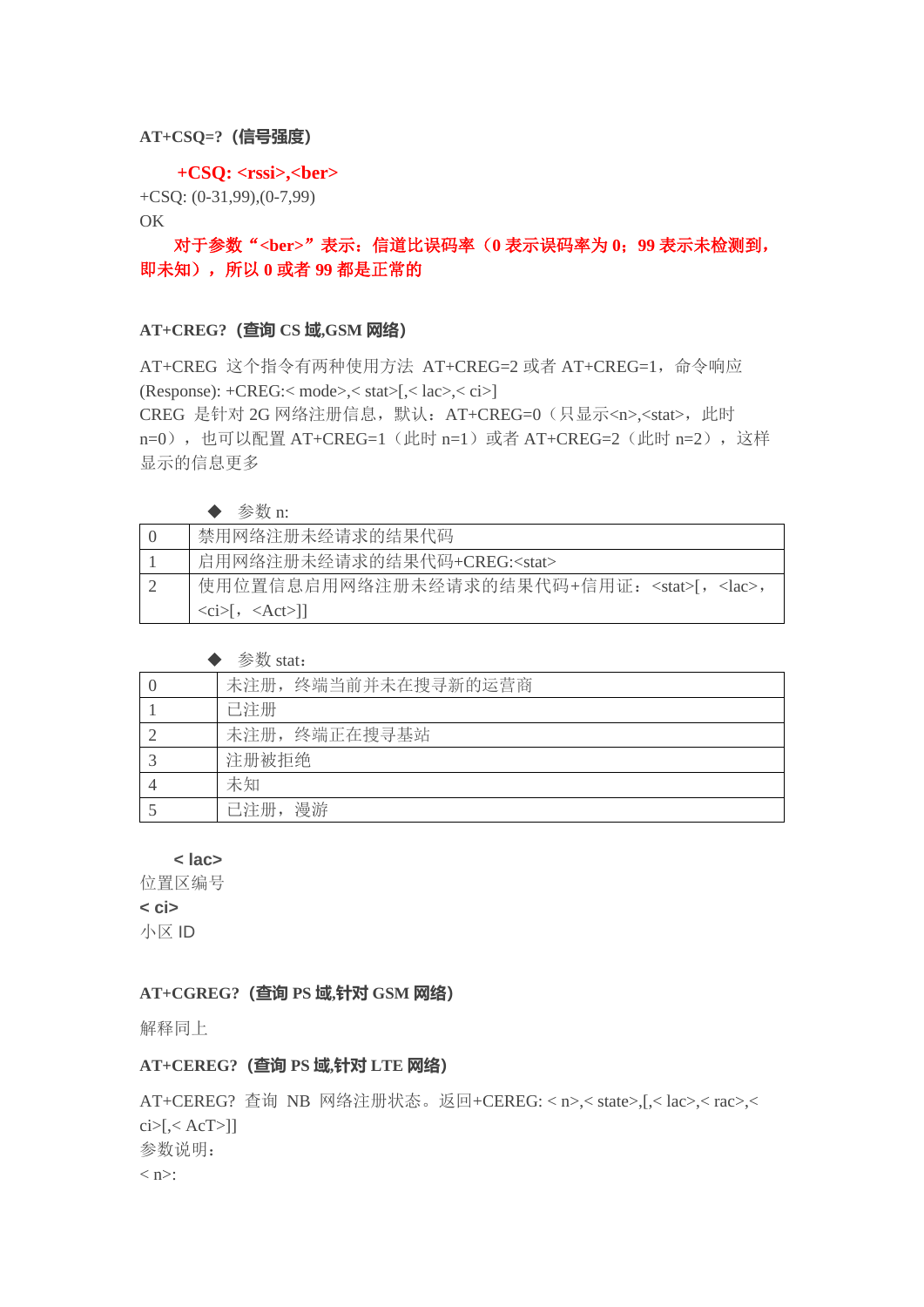- 0 关闭网络注册的主动上报结果码
- 1 打开网络注册的主动上报结果码+CREG:
- 2 打开网络注册和位置信息的主动上报结果码+CEREG: [,[,]]

< state>:NB 注册状态

- 0 未注册, MT 当前当前没有搜索或者注册到运营商网络
- 1 已注册,注册到归属网络
- 2 未注册,但是 MT 当时正在尝试附着或者搜索用于注册的运营商网络
- 3 注册被拒绝
- 4 未知错误
- 5 已注册,注册到漫游网络

 $<$  lac $>$ :

2 比特字符串类型,表示位置区编码或者跟踪区编码,以 16 进制格式表述(例如, 00C3 相当于 十进制的 195)

 $<$  rac $>$ :

1 比特字符串类型,表示路由区编码,16 进制格式(例如,1C 相当于十进制的 28), 如果没有使 用路由区编码, 00 (相当于十进制的 0) 将会被提供  $\langle$  ci $>$ :

4 比特字符串类型, 用 16 进制表示 GERAN/UTRAN/E-UTRAN 小区 ID

 $<$  AcT $>$ :

已注册网络的接入技术,常见的 9 为 NB 网络,0 或 1 为 2G 网络。

#### **AT+CPIN?**

查 SIM 卡的插卡状态(要不然就是没插好(此处不考虑硬件电路问题),要不然就是需 要解 PIN, 或者 PUK 解 PIN), 对于常见的举例如下:

**AT+CPIN?**

+CPIN: SIM PIN //**Queried PIN code is locked** OK

**AT+CPIN=1234 //Enter PIN**

## OK

+CPIN: READY

**AT+CPIN? //PIN has already been entered**

+CPIN: READY

OK

//Enter PUK and PIN

**AT+CPIN?**

**+CPIN: SIM PUK //Queried PUK code is locked**

OK

**AT+CPIN="26601934","1234" //Enter PUK and new PIN password**

OK

+CPIN: READY AT+CPIN?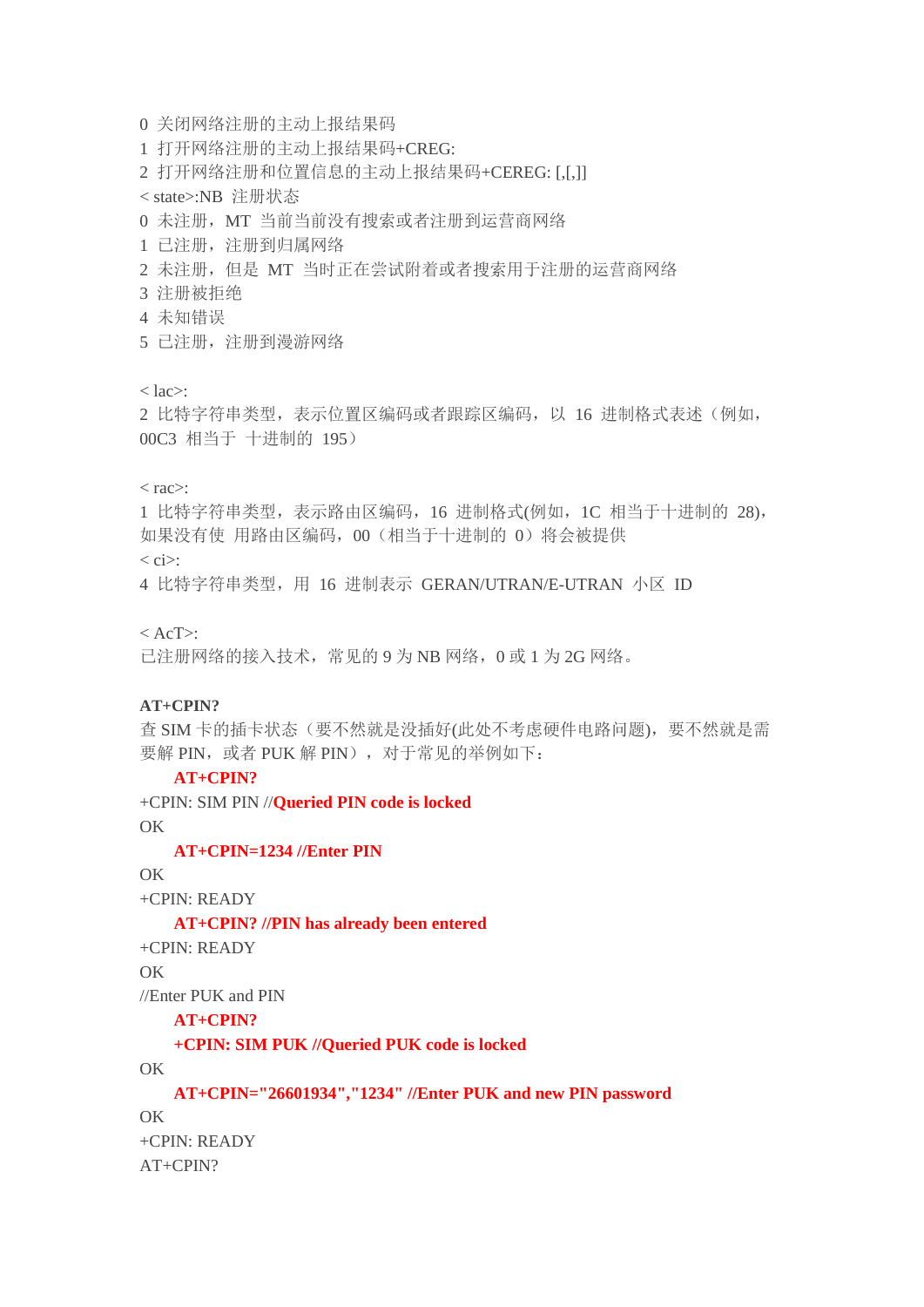## +CPIN: READY //**PUK has already been entered**

## **AT+COPS?**

该命令返回当前操作符及其状态,并允许设置自动或手动网络选择。 AT+COPS?

## +COPS: **0,2,"46000",7 /////////+COPS:**

# **<mode>[,<format>[,<oper>][,<Act>]]**

|  |  | 参数 1 <mode>:</mode> |
|--|--|---------------------|
|--|--|---------------------|

| 0自动模式。                            | 此时: <oper>字段被忽略</oper>           |
|-----------------------------------|----------------------------------|
| 1手动操作员选择。                         | <oper>字段应存在且<act>可选</act></oper> |
|                                   |                                  |
| 2 手动注销网络                          |                                  |
| 3 只设置 <format>, 并且不要尝试注册</format> | 此值在 Read 命令的响应中无效。               |
| /注销                               |                                  |
| (忽略 <oper>和<act>字段)</act></oper>  |                                  |
| 4手动/自动选择。                         | 应显示 <oper>字段。如果手动选择失败,进入</oper>  |
|                                   | 自动模式 ( <mode>=0)</mode>          |

## ◆ 参数 2<format>:

|    | 0 (默   长格式字母数字 <oper>; 最长可达 16 个字符 (显示全称: eg CHINA</oper> |
|----|-----------------------------------------------------------|
| 认) | MOBILE)                                                   |
|    | 短格式字母数字 <oper> (显示简称: CMCC)</oper>                        |
|    | 数值; 显示 GSM 位置区域识别号 (eg: 46000)                            |

## ◆ 参数 3<oper>:

可以参考"AT+CIMI"(查 IMSI 号: 由三部分组成)

a.移动国家号码 MCC: 由 3 个数字组成,唯一地识别移动用户所属的国家.中国为 460。 b.移动网号 MNC: 识别移动用户所归属的移动网。

c.移动用户识别码 MSIN: 唯一地识别国内数字蜂窝移动通信网中的移动用户。

| <b>MCC</b> | <b>MNC</b> |                                            |
|------------|------------|--------------------------------------------|
| 460        | $00\,$     | 中国移动 (CHINA MOBILE: CMCC)                  |
| 460        | $\Omega$   | 中国联通 (CHN-UNICOM: UNICOM)                  |
| 460        | 02         | 中国移动 (CHINA MOBILE: CMCC)                  |
| 460        | 03         | 中国电信 (CHN-CT: CT) (China Telecom(FDD-LTE)) |
| 460        | 05         | 中国电信 (CHN-CT: CT) (China Telecom(FDD-LTE)) |
| 460        | 06         | 中国联通 (CHN-UNICOM: UNICOM)                  |
| 460        | 07         | 中国移动 (CHINA MOBILE: CMCC)                  |
| 460        | 11         | 中国电信 (CHN-CT: CT) (China Telecom(FDD-LTE)) |
| 460        | 20         | 中国铁通 (China Tietong Telecom)               |

◆ 参数 4<Act>:

已选择访问技术。值 3、4、5、6 仅适用于在 AT+COPS Read 命令,不适用于 AT+COPS Write 命令。